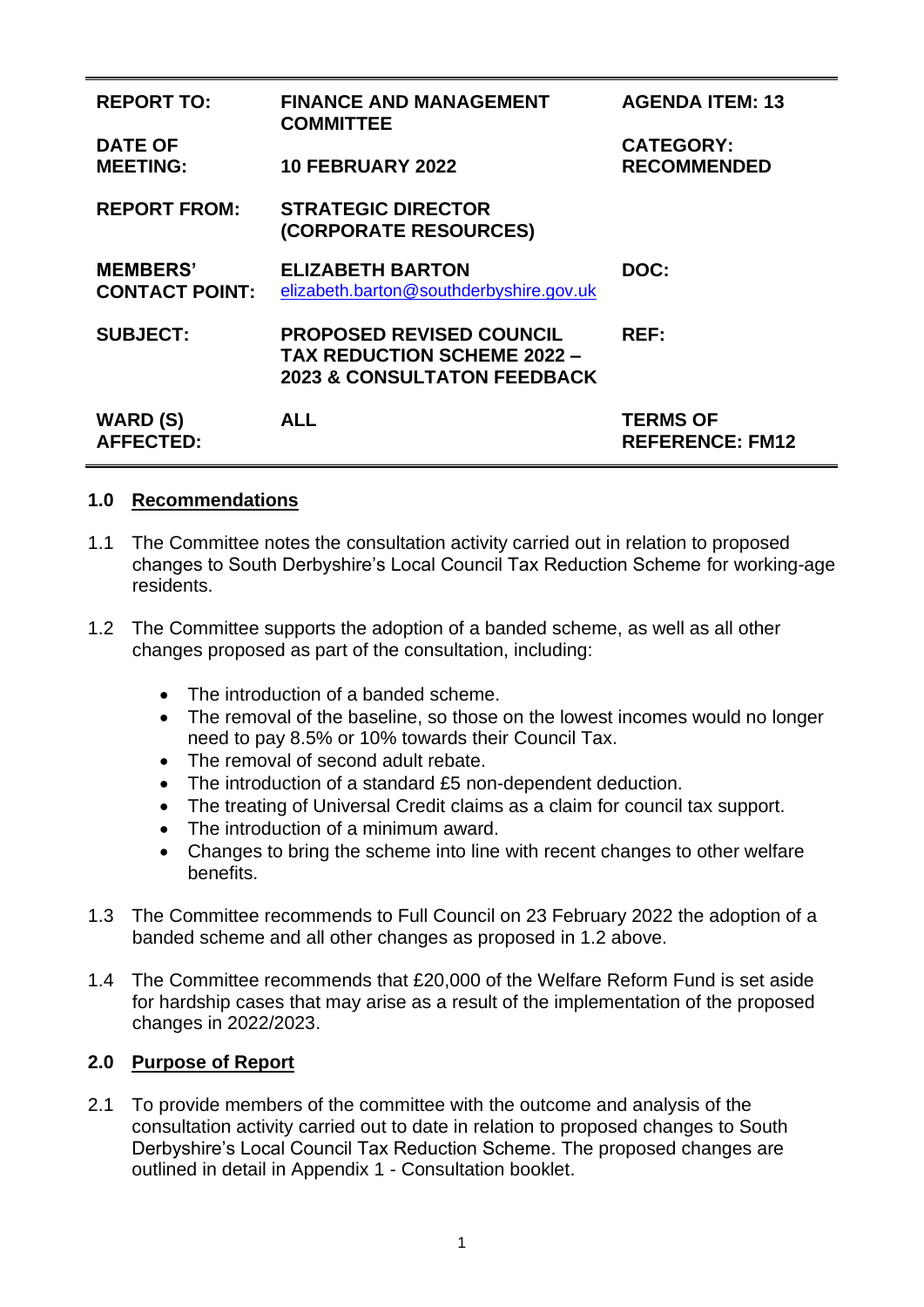2.2 To recommend to committee that it adopts a banded scheme and all other changes included in the consultation based on feedback gathered as part of the consultation.

# **3.0 Executive Summary**

3.1 South Derbyshire District Council has consulted widely on proposed changes to its Local Council Tax Reduction Scheme for working-age claimants. The purpose of the proposed changes is to make the scheme:

**Better for residents** Greater Council Tax reductions for residents on the lowest incomes, fairer distribution of support to the most financially vulnerable residents, less paperwork and confusion, more financial stability, and greater customer satisfaction.

**Better for the Council** More streamlined administration, less debt recovery carried out with vulnerable residents, update of the scheme in line with changes introduced by welfare reform and Universal Credit (UC).

3.2 A detailed summary of the proposed changes is included at Appendix 1 – Consultation booklet.

## **Summary of feedback**

- 3.3 The feedback gathered as part of the consultation included views from precepting authorities, parish councils, local partners, elected members, local residents, housing tenants and current claimants.
- 3.4 **Precepting authority feedback:** Derbyshire County Council, which is the largest preceptor and will support the changes to the largest extent, has indicated it is supportive. Derbyshire Police and Fire has not submitted an objection.
- 3.5 **Parish council feedback:** All parish councils were consulted on the proposed changes. No parish council submitted an objection.
- 3.6 **Local partner feedback:** Local partners were consulted via the CVS networks and the EDI Steering Group. Partners were invited to attend two workshops or to contact the Council for individual support. No objections were received.
- 3.7 **Elected member feedback:** All members were consulted on the changes. Members were invited to two workshops. They were also invited to contact the team for individual support. No objections were received.
- 3.8 **Customer feedback:** Current claimants, housing tenants and wider residents were all invited to give their views on the scheme. This included:
	- An easy-to-read guide to help residents find out about the proposed changes [www.southderbyshire.gov.uk/cctrschanges](http://www.southderbyshire.gov.uk/cctrschanges) (see Appendix 1).
	- An online modelling tool so claimants could see how the changes would affect their claim.
	- An online survey at [www.southderbyshire.gov.uk/ctrschanges.](http://www.southderbyshire.gov.uk/ctrschanges)
	- Social media campaign to encourage people to give their views.
	- Letter to all current claimants to ask them to give views.
	- Text message to all housing tenants to ask them to give views.
	- Face-to-face and telephone support sessions to customers.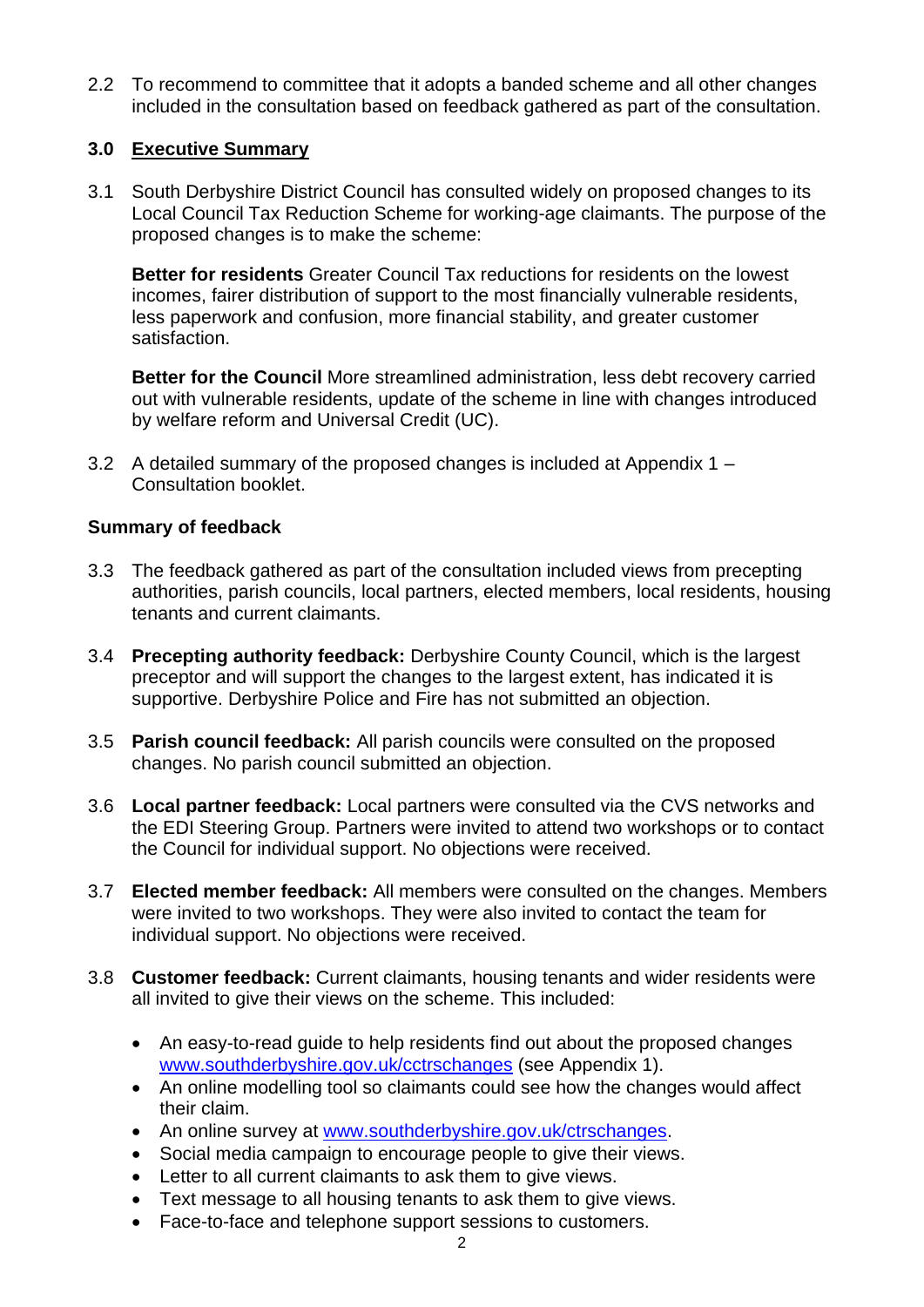# **4.0 Feedback in detail**

- 4.1 This section details the responses given as part of the online and paper survey. In total 66 formal responses were received.
- 4.2 The number of residents who engaged in the consultation process was however higher, with customers regularly contacting [ctrs-consultation@suthderbyshire.gov.uk](mailto:ctrs-consultation@suthderbyshire.gov.uk) and customer services throughout the consultation for guidance and advice on the changes.

Question 1: **Should the Council remove/replace the baseline reduction?**  *View Appendix 1 for a detailed description of this change.*



# **The majority of respondents were in favour of removing the baseline (68%).**

# **Analysis:**

- Ten residents gave a range of responses detailing how this proposal would help them and others on low incomes.
- Some concern that such a change could 'open the door' to more negative changes.
- Negative comments in relation to reduced incentive to work and increased costs to the Council (see section 5.0).

## **Positive comments**

This is a great help to residents on a low income.

I am on ESA support group and not having to pay any council tax is very helpful so I can ensure I pay necessary utility bills plus heating, electric payments.

Finding even the baseline payment each month was extremely difficult. Surviving on our income is already impossible. No charges would be gratefully received.

I currently can't pay my council tax due to low wages and it keeps being changed each month due to my UC going up and down.

I am on UC and only have £325 per month to live on and pay all my bills. I have an injury and have had to turn my heating down to 14 degrees and sit with a throw over me, so I desperately agree with this *(comment edited to remove information that could identify respondent).*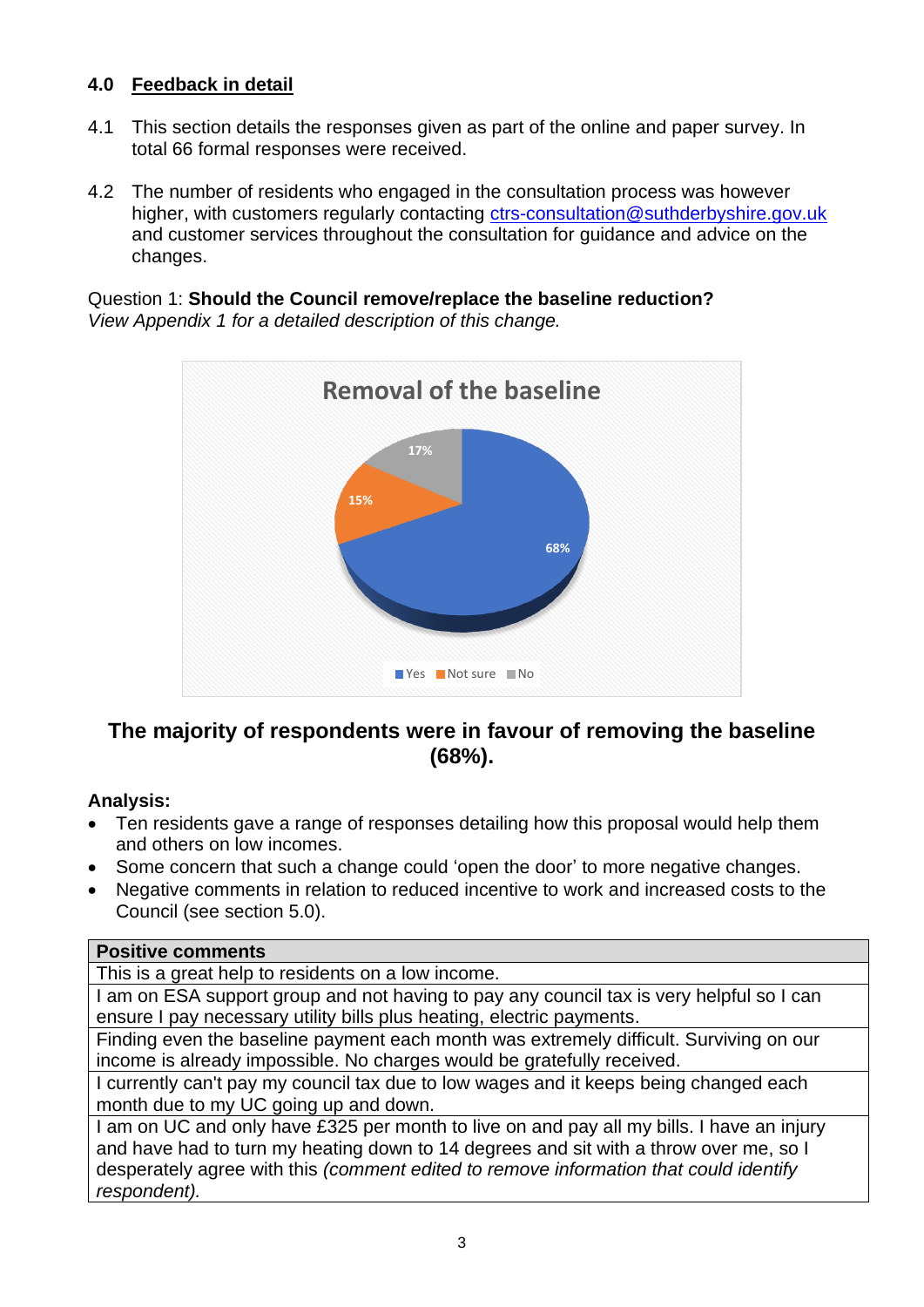**Positive comments** continued

I am 65 years old and can only work part time due to fatigue levels. It is a struggle to pay for rent and council tax from my life income.

Council tax is so high for working parents any reduction would be welcome.

Excellent idea for people who are on a low income.

Would be very helpful and supportive to those on very low incomes struggling financially. I would find this very useful as I wouldn't have to worry about paying for another bill and

could use the money to pay towards a debt.

I've been struggling to pay my council tax off even though I've made it clear I have no disposable income. This would benefit a lot of people. I also think that wiping people's bill to zero before this happens would help many people.

## **Neutral comments**

Both myself and my partner are both on benefits and yet don't get any reduction because we have a small amount of savings. Is it to be based on income alone *(comment included in neutral as scheme allows residents to have up to £16,000 savings)*?

With gas and electric bills going up, it's more expense and we are not getting any more benefits to help pay towards it.

If this will work for everyone, I think it will be a good idea but if you're going to give it with one hand and take it away with another there is no point changing it, perhaps it would be better to make council tax more equal for everyone.

While I fully support claimants getting 100% discount as this makes those in financial hardship not having to be concerned with potentially getting a priority debt if they are unable to pay it, I am concerned that the wording of this opens the door in which the Council could then abuse the system by implementing other percentage payments that aren't on what the Council may consider to not be on the "very lowest incomes". I am well aware of the differences to what the Council and/or government consider to be a basic cost of living and actual cost of living.

Need more information as I have a live in carer and am vulnerable.

## **Negative comments**

No incentive to work and save money.

We need as much money for services as possible. Those on low income are often compensated by benefits, whilst people on low incomes without benefits are forgotten and forced to foot the bill for benefit claimants.

As a single resident, I pay 75% of my council tax. If someone else lived here, we would quite rightly pay 100% or 50% each. Why, as a single resident why do I only get a 25% reduction and not a 50% reduction? Effectively means I'm paying 150%. I'm being punished for living alone.

This will adversely affect income into the Council and what is paid in UC I would presume. It would seem that this cost should then be reclaimed by charging other residents higher amounts. Not in favour of this at all. Other people should not be penalised for people already receiving significant discounts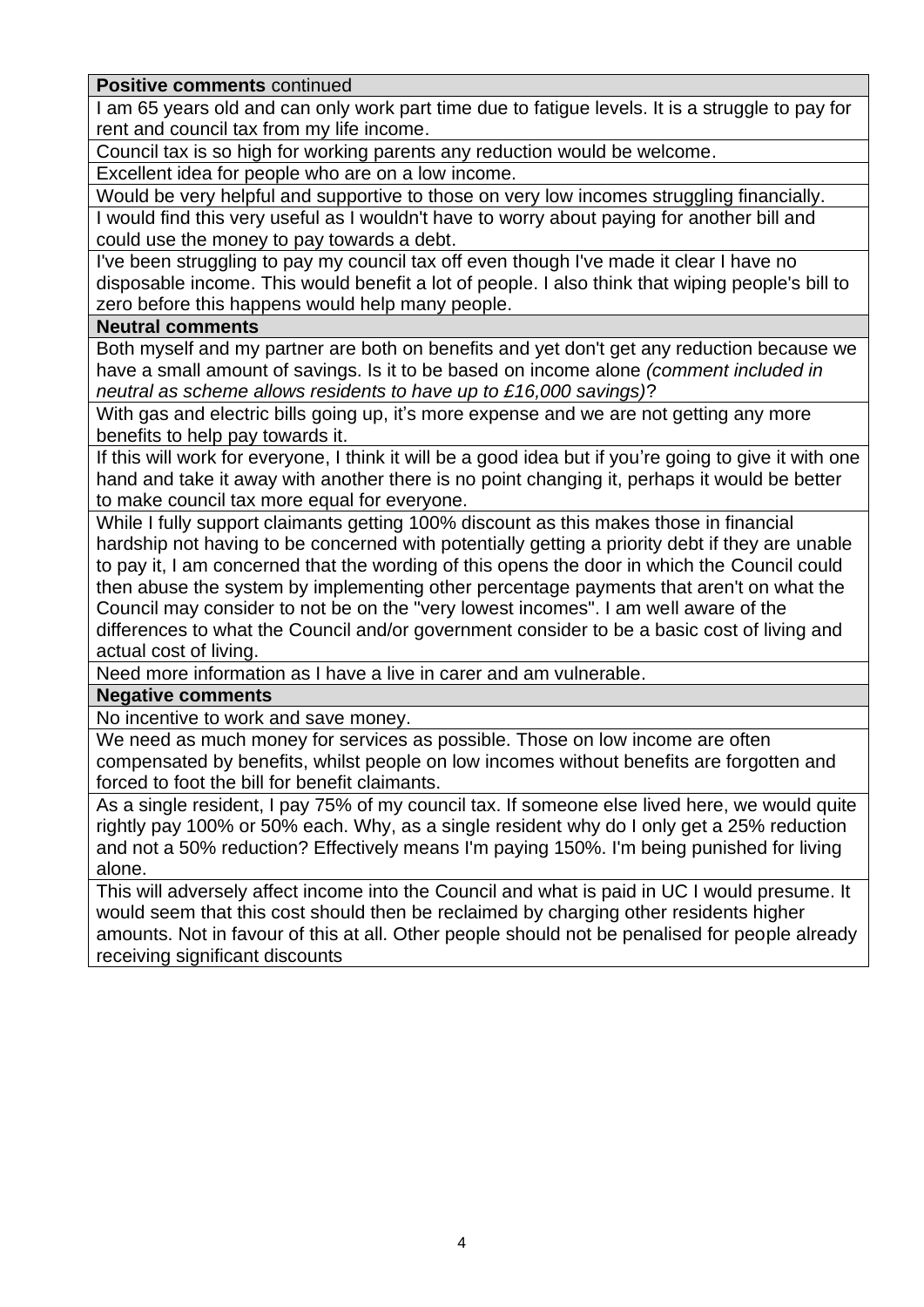Question 2: **Should the Council introduce a standard £5 non-dependent deduction** *View Appendix 1 for a detailed description of this change.*



# **The majority of respondents were in favour of introducing a £5 nondependent deduction (56%).**

Analysis:

- Positive comments include fairness and encouragement to work.
- Some concern raised about residents having to pay more council tax on behalf of a non-dependent and the need to review the wider system.

| <b>Positive comments</b>                                                                          |
|---------------------------------------------------------------------------------------------------|
| Seems fair and proportionate.                                                                     |
| Good idea as gives incentive to work.                                                             |
| None as I don't have a dependent. But I'm sure it will be a good thing.                           |
| <b>Neutral comments</b>                                                                           |
| Again, provided it's solely income based and doesn't take any savings into account.               |
| It does seem fairer for couples who live together.                                                |
| I live on my own.                                                                                 |
| am widowed and live on my own.                                                                    |
| <b>Negative comments</b>                                                                          |
| I find the whole system of reductions and eligibility needs to be changed and this equalising     |
| by introducing a standard reduction is a plaster to the problem, not a solution.                  |
| It increases cost for those on £4.05, but what happens to the cost of those on £12.45 per         |
| week dropping to £5. Where is this made up for? Again, others should not be penalised. Not        |
| in favour.                                                                                        |
| This would mean a joint tenant would have to pay some of the other joint tenants' council tax     |
| liability, this is totally unfair.                                                                |
| The poorest are disproportionally impacted. Why not make the standard £4.05 and increase          |
| in line with inflation until £5 is met? It achieves the goal of reducing the complexity for circa |
| £3k extra.                                                                                        |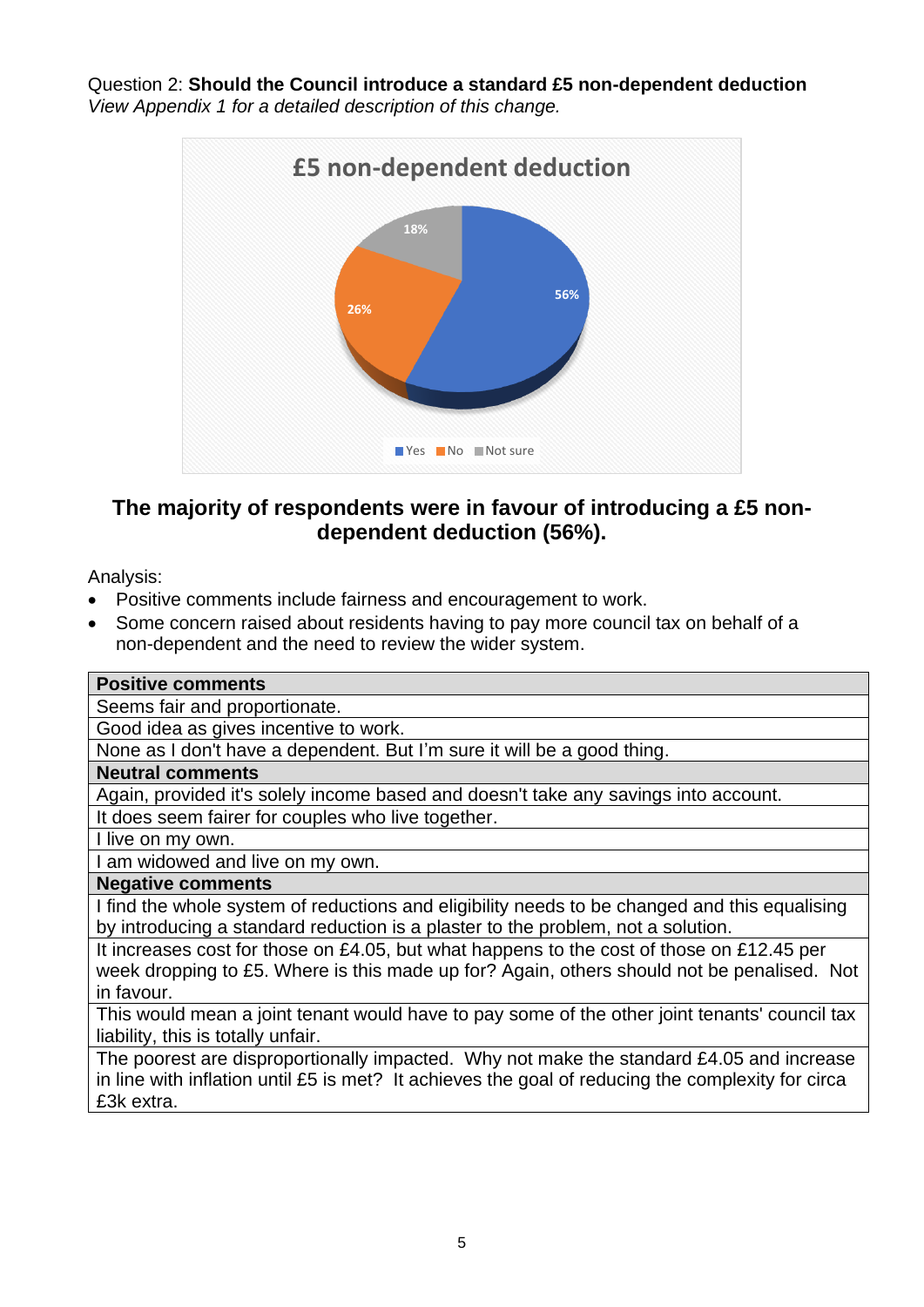Question 3: **Should the Council treat a claim for Universal Credit as a claim for council tax reduction?**

*View Appendix 1 for a detailed description of this change.*



# **The majority of respondents were in favour of treating a claim for Universal Credit as a claim for council tax reduction (76%).**

Analysis:

- A range of positive comments about removing unnecessary paperwork and making claiming easier.
- Surprise expressed that this is not already in place.

## **Positive comments**

Very strongly agree. Far too many unnecessary forms at present, many of which duplicate information. More cohesion needed between departments.

UC is very low on financial support so they would surely benefit from this change.

I have no issue with a UC claim triggering a CT reduction claim.

Makes claiming easier.

It would make it easier for UC claimants to be aware of what help is available to them.

## **Neutral comments**

Honestly this is news to me in the first place, I thought Universal Credit included Council Tax Support (where applicable) already. This needs to be made more publicly aware as many of those who are on legacy benefits and currently claiming LCTR will eventually be transferred to Universal Credit, which involves cancelling the current claim of the legacy benefit and starting a new claim for UC, which will cause confusion as to whether they need to cancel, continue or reapply for LCTR and/or Housing Benefit from the council.

This should apply to current as well as new UC claimants as many have been put off by the volumes of forms to complete and the intrusive nature of the forms

# **Negative comments**

Making it easy gives no incentive to move on.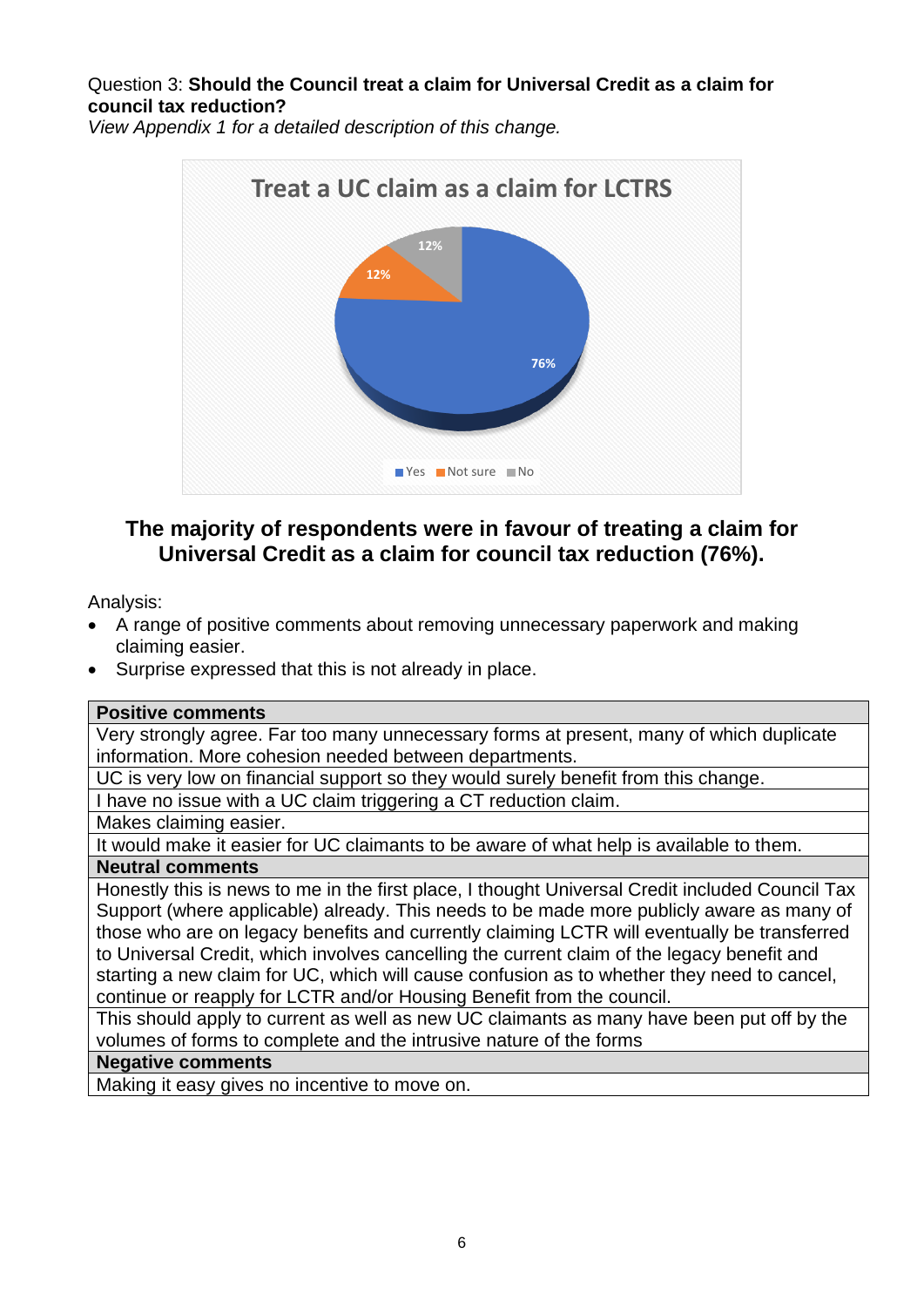Question 4: **Should the Council remove second adult rebate?** *View Appendix 1 for a detailed description of this change.*



# **The largest group of respondents was supportive of this change (46% in favour). Those who did not support the change and those who were unsure represented the majority of respondents (54%).**

# **Analysis:**

- Majority of neutral comments are addressed in below table.
- Concerns this would disadvantage people with second adults living in their homes, and the expectation that the second adult would be required to contribute towards council tax.

## **Positive comments**

It's not a means-tested benefit so should be discontinued.

Lowest paid are captured by council tax reduction so unaffected.

## **Neutral comments**

There is still an argument that a single person in one household uses less services. However, believe, if workable, salary should be used to distinguish payment levels. But won't this introduce more work!

This doesn't affect my situation, so I'm not sure what's the right answer.

I live alone so if I lose payments, I would be very much worse off *(comment included in neutral as proposal doesn't affect single occupiers).*

The reason I am unsure is I feel this is unclear for households with one adult only resident. Regardless of high or low earners. I feel this would penalise those homeowners who are maybe single parents, or lone adult residents. Why should a single adult be penalised? This rebate must stay for single household adults regardless of income status *(comment included in neutral as proposal doesn't affect single occupiers or those with children under 18+ who can claim Single Person Discount).*

I live alone.

Even with income but some savings this is a great help to many *(comment included in neutral as doesn't appear to relate to the question).*

I feel that this could apply for those sole council taxpayers on higher incomes but not on those who are on lesser incomes, it would offer them that bit more support *(comment included in neutral as if a Council Taxpayer is on a low income, they will still be entitled to Council Tax reduction based on their own financial circumstances).*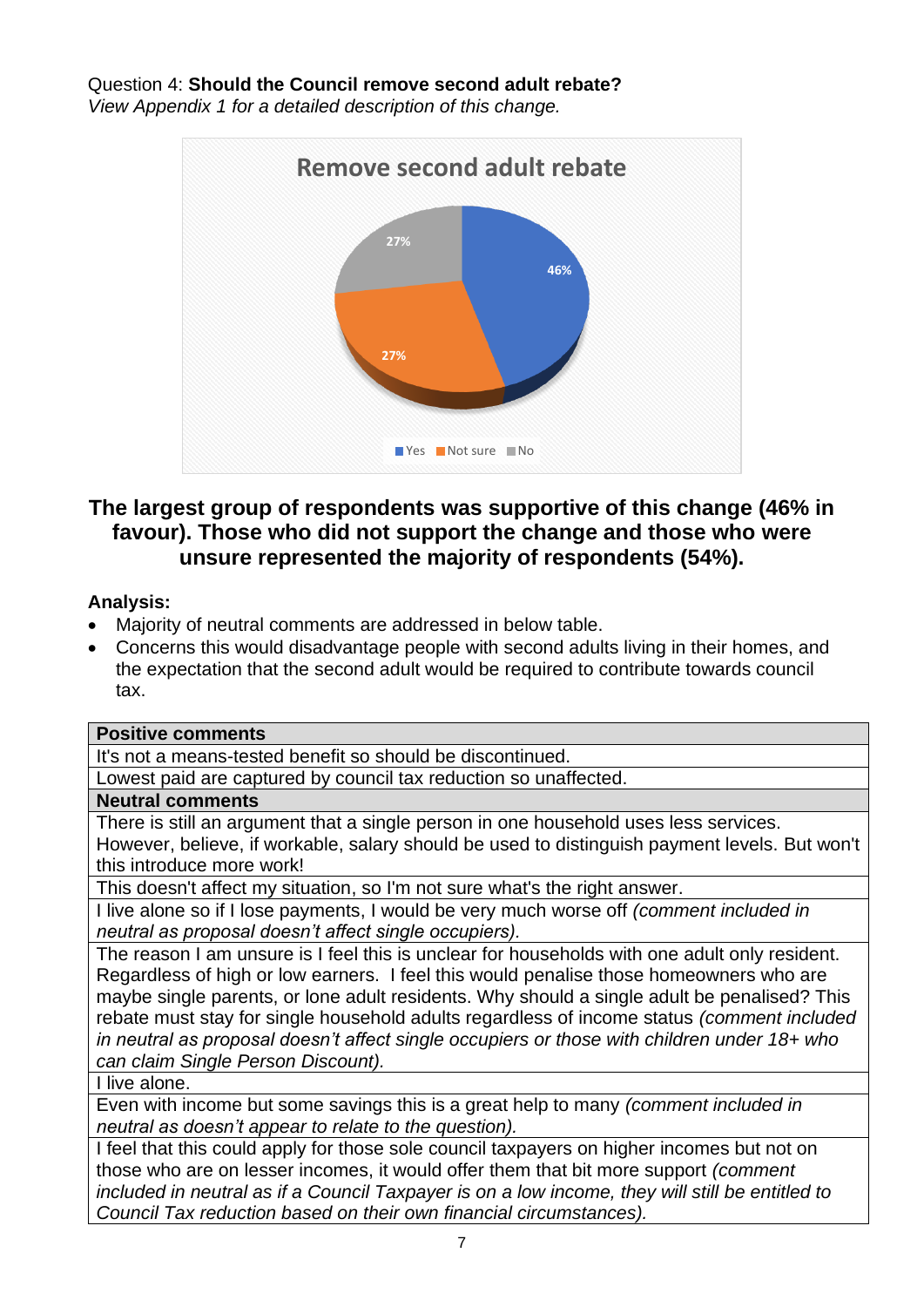## **Negative comments**

If there is a second adult on a low income, then they are already having a higher council tax bill due to not having the 25% reduction for being a single occupant as there are two adults. Furthermore, this system and the attempt to remove it is indicative of a failure to investigate the income of the other adult and finding out if they are actually on a low income, a high income, or actually eligible for council tax reduction if they were paying it instead.

38 residents and you do a survey? Bureaucracy at its finest. What a complete waste of resources. This survey question has probably cost more than the money you'd gain. Pointless.

Question 5: **Should the Council introduce a £1 minimum award?** *View Appendix 1 for a detailed description of this change.*



# **The majority of respondents were in favour of introducing a £1 minimum award (61%).**

# **Analysis:**

- A range of positive comments about removing unnecessary administration and making the system more equal.
- Some questions about the true administrative saving, given the scale of residents affected. Some concerns that even a small amount of money is vital to those on the lowest incomes.

## **Positive comments**

It should be higher, the time and cost to the Council for offering such low rewards will be significantly higher than this.

I received an award of 10p one month. This caused my council tax to be reassessed and my payments change not in time for my DD so fell another month behind.

Maybe make it £2.50 which virtually no one would miss, cautionary with children, and would raise some funds.

Definitely agree. Far too much unnecessary admin for very little money input.

Yes, common sense approach.

Everyone will be treated equal.

Tentative Yes, if it is a pound then it only affects 18 people is that much time really being saved?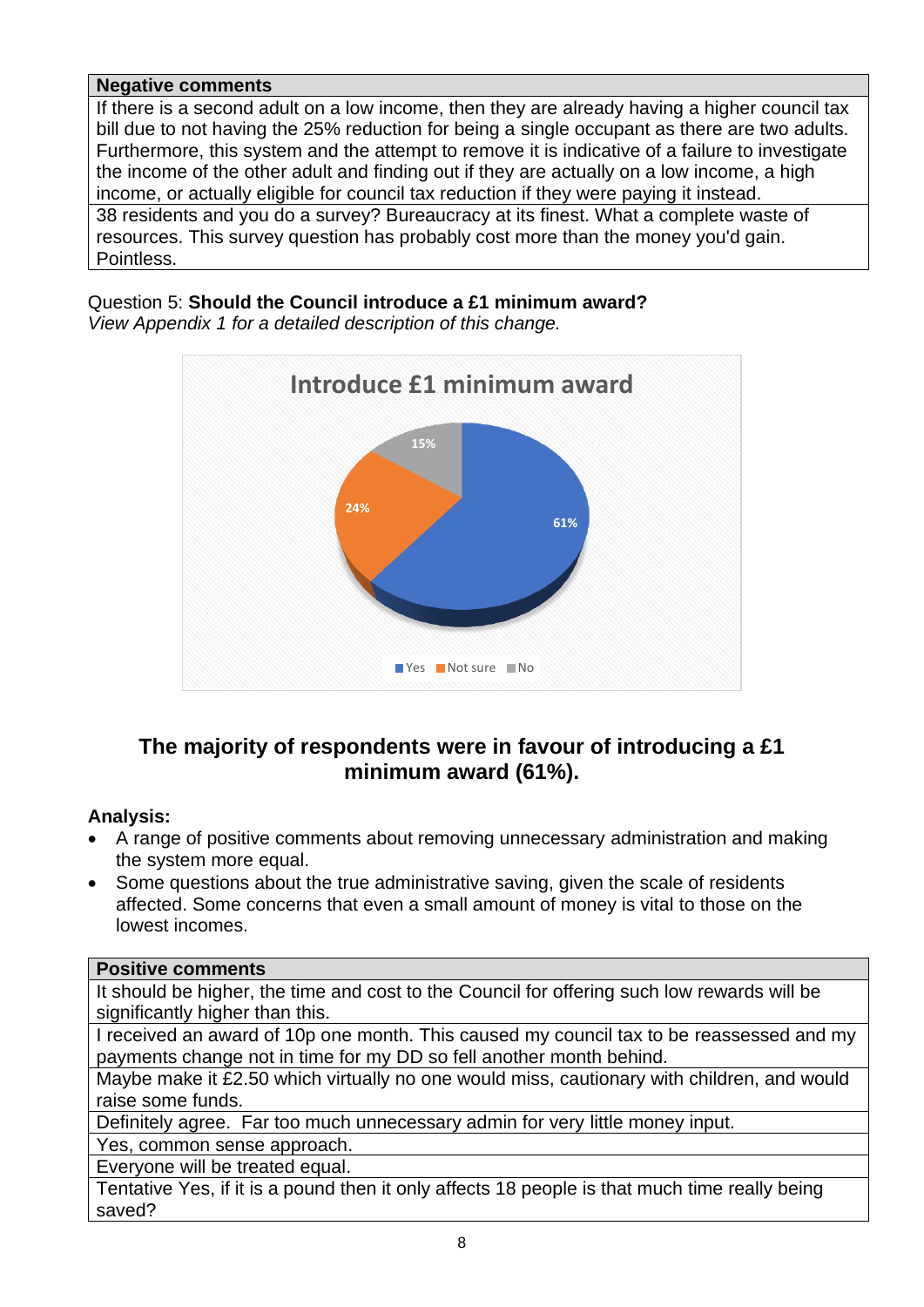# **Neutral comments**

Council tax benefit can be abused for the extra benefits people can receive from receiving it, for example added to PDSA vets. It's possible to claim council tax benefit at such a low rate just to get free/subsidised care etc, why should the Council pay out (even if it's a few pence here and there let household) just so claimants get cheaper get bills.

Don't understand all this.

I guess it would reduce admin costs it would depend on the ratio of positive change being higher that those who would lose out negatively.

#### **Negative comments**

I have mixed feelings about this. Firstly, why would someone be claiming for a few pence per week, this seems ridiculous so in that regard I support it however, what is to stop you then increasing that to £2, £5, £10.... I mean if costly to administer in terms of staff time, then you could easily use that as a justification every time the minimum wage goes up.

Even if it's only a few quid extra a month a person gets, this could go towards a child's savings account, their savings or debts or other essentials like food, essential supplements etc, every bit does help.

Again, what a joke of a question. 18 residents?

# Question 6: **Should the Council retain the existing taper?**

*View Appendix 1 for a detailed description of this change.*



# **47% of respondents favoured this model.**

## **Analysis:**

• Concerns about how council tax reduction is calculated.

| <b>Positive comments</b>                                                                   |
|--------------------------------------------------------------------------------------------|
| Sensible approach.                                                                         |
| I'm leaning towards this option.                                                           |
| <b>Neutral comments</b>                                                                    |
| It might help universal credit claimants but my own circumstances being on long term sick, |
| might have a negative impact (comment included in neutral as proposal doesn't              |
| disproportionately affect someone on long-term sick).                                      |
| I am not sure.                                                                             |
| You have asked me to state a preference for option A before I have seen other options -    |
| stupid way to capture information. I may prefer this but need to access the other options  |
| coming up in this survey I presume.                                                        |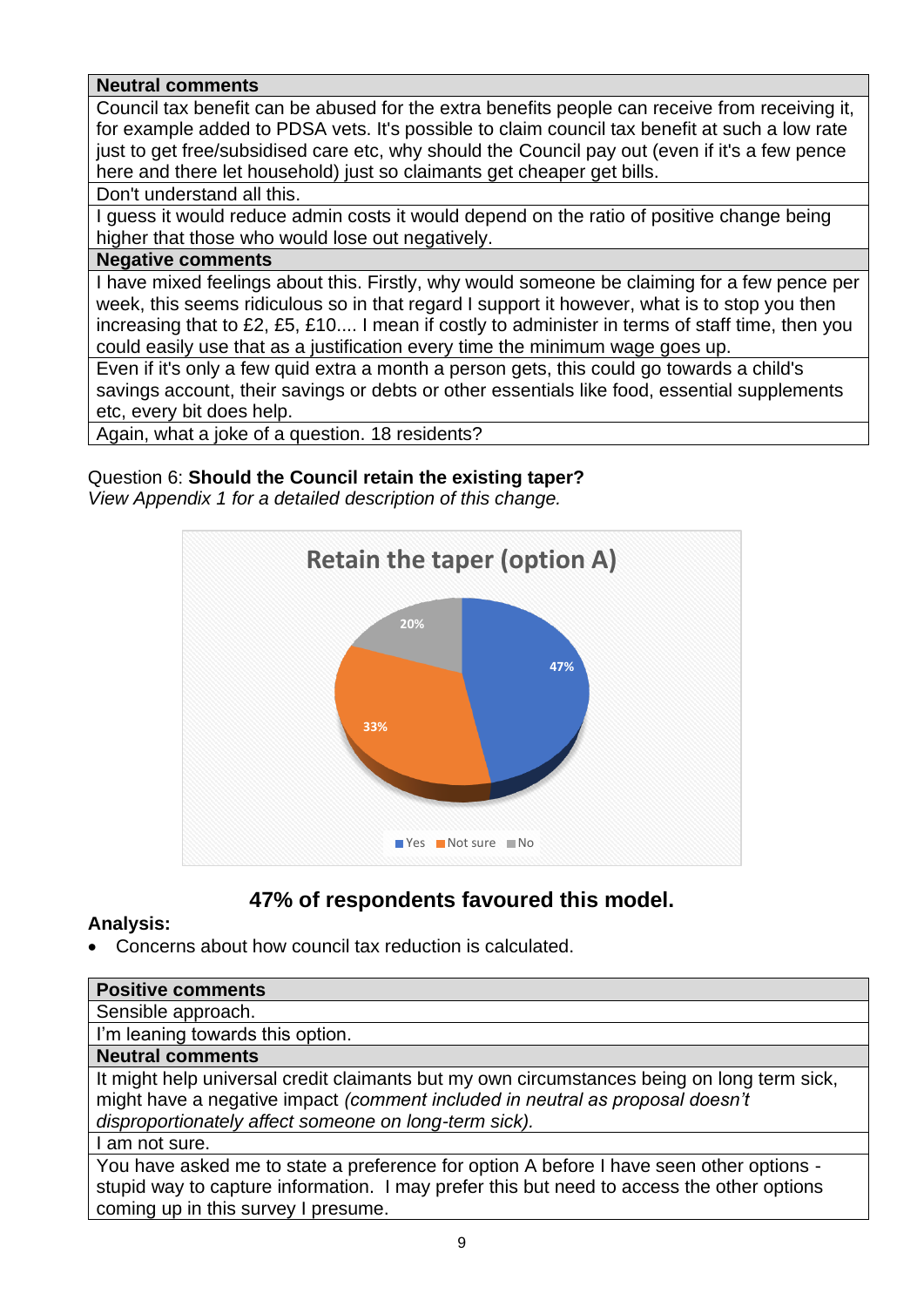# **Negative comments**

Why bother with these surveys when you'll just decide to do what you want anyway? The banded option is no better. Ultimately the Council's problem here is with the way council tax is worked out. You operate on a weekly basis, whereas the government has decided that most people are paid monthly hence Universal Credit was designed around monthly payments and HMRC operates on a monthly/yearly basis. As a result, HMRC calculates benefits you are entitled to by an average of your income for a period, which depending on the job sector can be higher in one time and lower another, as a result they can in one calculation determine whether you are being overpaid or underpaid. The Council operating weekly creates more work for themselves by having to monitor how much someone is earning more regularly to calculate the council tax on a regular basis, despite working out the council tax (before any reductions/payments) for a year. Would it not be much easier to work for example on an average for a quarter and then calculate the reduction and whether there hasn't been enough or too much of one for the next quarter or the account for the next tax year.

Poor to blame software restrictions, work around them.

Question 7: **Should the Council introduce a banded scheme?** *View Appendix 1 for a detailed description of this change.*



# **60% of respondents favoured this model.**

# **Analysis:**

- Example of how current system impacts on claimant's financial circumstances included in positive comments.
- Some concerns about how realistic/practical the banded scheme is.

| <b>Positive comments</b>                                                                   |
|--------------------------------------------------------------------------------------------|
| Good idea.                                                                                 |
| If someone's income increases by over £100 then surely, they can pay their council tax.    |
| Again, seems a sensible approach.                                                          |
| I am currently 3 months behind with my council tax due to a job loss, my UC award changing |
| each month which has an effect on my discount (this month they have included 2 months      |

wages, so I got £0) with nothing to live on for December. Had to use the discretion fund twice recently.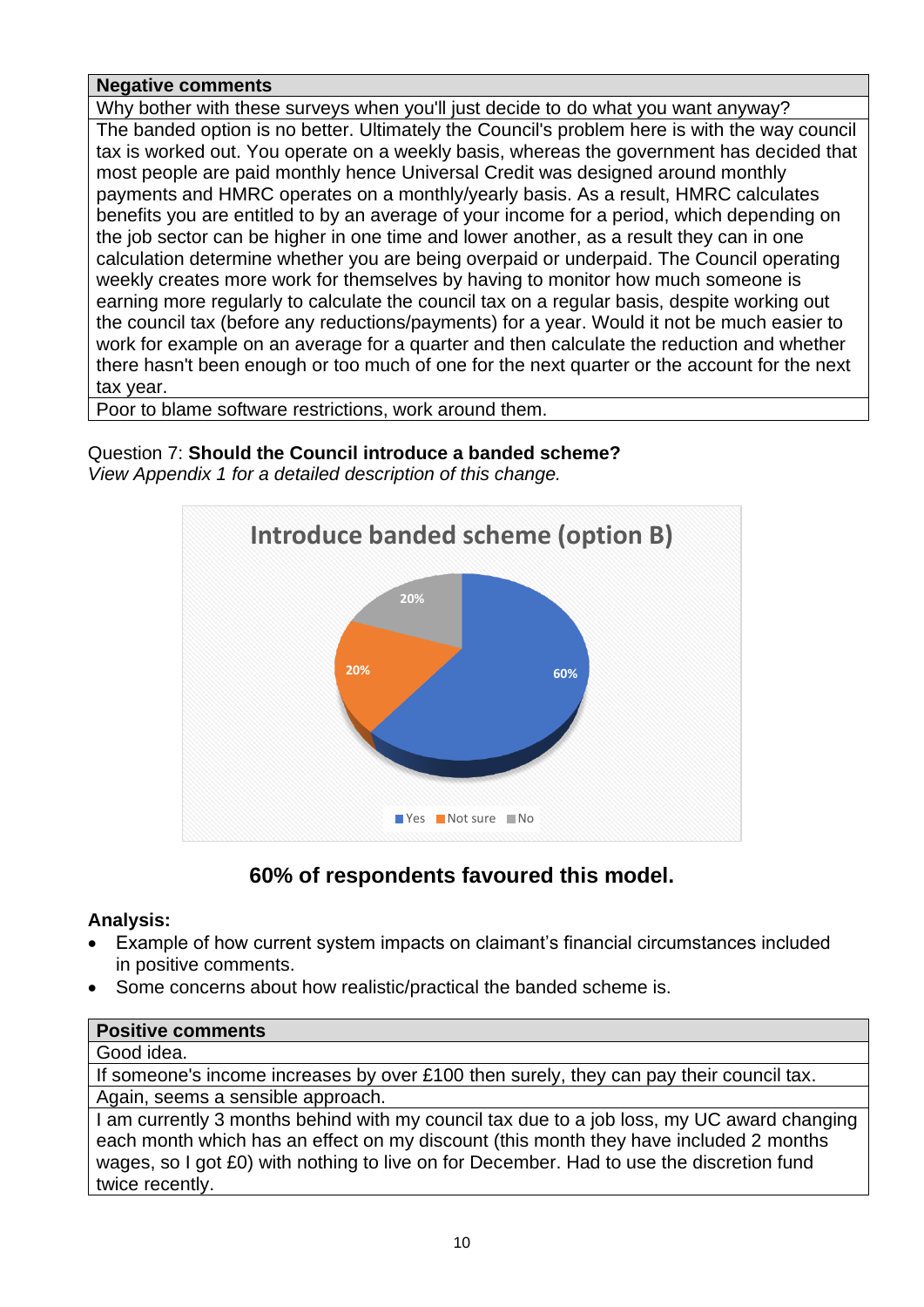# **Neutral comments**

Yes, but not the 100%.

#### **Negative comments**

So, people who try and work a bit more to get out of a rut, get punished for it. That's a real clever idea. How about all the extra income SDDC receive from the countless new housing estates going up? Why isn't our council tax going down?

This doesn't resolve the problem only creates more work creating a system that effectively has the same problem where constant recalculations have to be made where pennies can alter what someone is paying. Realistically wages change based on hours worked and the tax paid on it, this is not something that changes in pennies for the majority of people.

I am never going to favour anything that increases anyone's tax at any point.

Also don't agree with spare bedroom tax as once children leave home it's impossible to find a smaller place at any cheaper price.

Question 8: **Should the Council bring the scheme into line with other welfare changes?** *View Appendix 1 for a detailed description of this change.*



# **The largest group of respondents was supportive of these changes (49% in favour). Those who did not support the change and those who were unsure represented the majority of respondents (51%).**

# **Analysis:**

• Major concern relates to rules in relation to mixed-age couples which is now embedded in other national benefits systems.

## **Positive comments**

People's savings shouldn't be taken into account as usually they are saved to be able to live when times are hard. It's like making them pay for being conservative with their hard-earned money.

Appears fair and proportionate.

Two child limit - yes, having children is a choice, while nobody can control unexpected situations like being made redundant, there are people who keep having children to keep having benefits.

Looks like it may simplify the rules.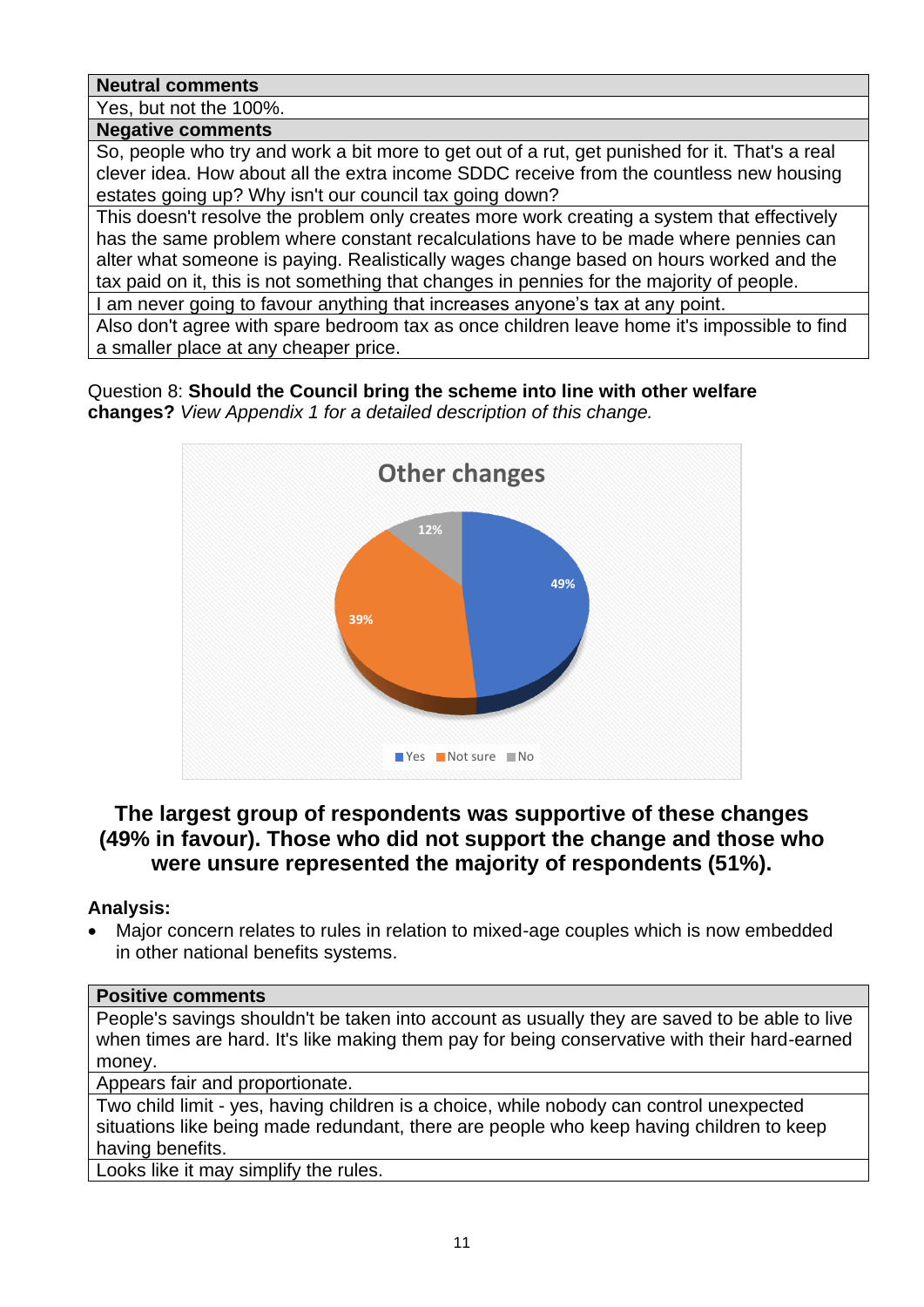## **Neutral comments**

I do not understand these planned changes.

The other things I am not really aware of or how they work.

None of this now applies if you have any savings. This is a false economy. If people are forced to use savings to pay bills such as this sooner or later savings will be gone then even more support *(comment included in neutral as scheme allows residents to have up to £16,000 savings)*.

# **Negative comments**

Mixed Age Couples - NO, by this you are depriving what someone is entitled to by age for the sake of them being with someone younger, instead you should be calculating it as one of pension age (and the benefits there of) and one of earning age.

I need more detail on some of the points above to give you a full answer. Again, anything that raises people's tax or pushes people tax to increase the tax on higher earners is unfair. I would not be in favour but cannot fully judge this from information above.

I don't agree with the first two key changes based upon what I read from those two sentences. If a person reaches pension age then they should be fully entitled to pensioner benefits regardless of the age of their spouse, this would be unfair and unjust in my opinion.

# Question 9: **Do you support the extra costs of the proposed changes?**

*View Appendix 1 and 5.0 for a detailed description of this change and impact of the change on the Council and other precepting authorities.*



# **The largest group of respondents was supportive of these changes (39% in favour). Those how do not support the change and those who are unsure represented the majority of respondents (61%).**

## **Analysis:**

- Positive comments highlight the changes helping the most vulnerable.
- Major concerns relate to whether this will increase council tax, whether it will impact local service delivery, whether admin costs will go up and the high cost of the changes.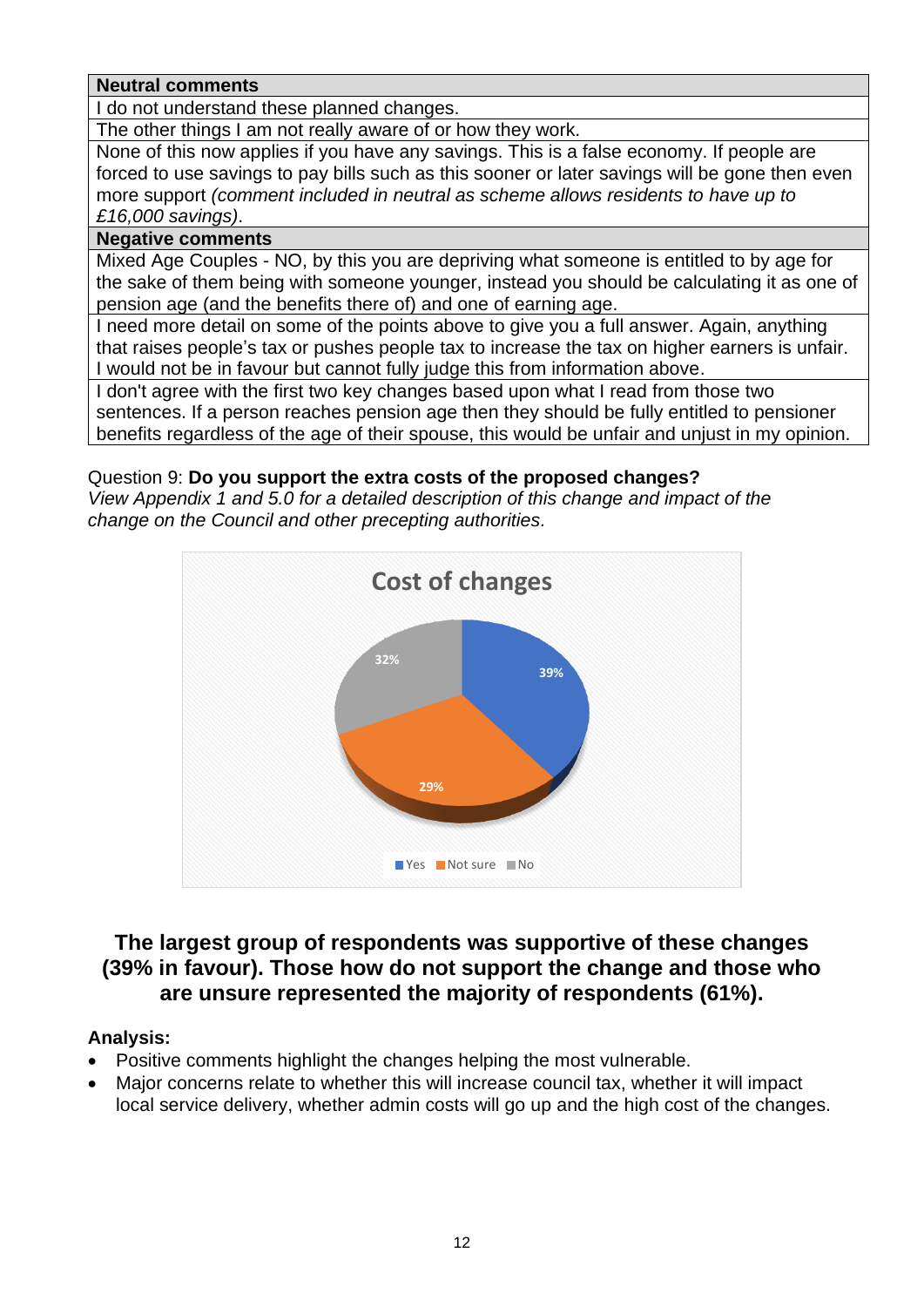# **Positive comments**

As long as the services the Council supports carry on benefiting, I guess that's a good thing. As long as in the long term those who are poorest and most vulnerable have their needs better met this is acceptable. However if this ends up being wasteful then money could have been given to those, especially children going hungry.

If the cost increase is due to providing more support to those who need it then great, no point changing things if the cost increase is administrative.

## **Neutral comments**

You say the new schemes will save administrative time and money so the new schemes should be paid from the savings you say you will make with the changes *(comment included in neutral as increased costs are to provide additional support to residents, not administrative costs).*

Seems extraordinarily high. Does that mean higher council tax *(comment included in neutral as proposal will not increase council tax)?*

Surely reducing the administrative burden should come with a reduction in cost, not an increase. This doesn't feel particularly lean or efficient if its leading to a cost increase *(comment included in neutral as increased costs are to provide additional support to residents, not administrative costs).*

Expensive for smaller councils should be split pro rate per population base *(comment included in neutral as costs are shared pro-rata based on council tax base).*

#### **Negative comments**

It's ludicrous to even suggest taking money from these crucial agencies as expectations of what services they offer will remain the same.

Why on earth would keeping things as they are (option a) increase the cost of the scheme by so much let alone the same as changing to a new model for the scheme? This is absurd and someone is frankly having a laugh with the calculations.

## **Summary analysis**

4.3 The consultation responses show that overall, all the proposed changes were either supported by the majority of respondents or have the highest levels of support from a single group of residents, as shown in the below table.

| <b>Proposed change</b>                       | In favour | <b>Not sure</b> | <b>Against</b> |
|----------------------------------------------|-----------|-----------------|----------------|
| Treat a UC claim as a claim for LCTRS        | 76%       | 12%             | 12%            |
| Remove the baseline                          | 68%       | 17%             | 15%            |
| Introduce £1 minimum award                   | 61%       | 15%             | 24%            |
| £5 non-dependent deduction                   | 58%       | 18%             | 26%            |
| Other changes to bring scheme into line with | 49%       | 12%             | 39%            |
| national welfare benefits                    |           |                 |                |
| Remove second adult rebate                   | 46%       | 27%             | 27%            |
| Cost of changes                              | 39%       | 32%             | 29%            |

- 4.4 Where percentages are marked in green in the above table, more than 50% of respondents supported the proposed change. Where percentages are marked in orange, less than 50% supported the change, however the percentage that supported the proposed change is higher than those who did not support it in all such cases.
- 4.5 With regards to the choice between the existing tapered scheme or introducing a banded scheme, 60% favoured the introduction of a banded scheme, whereas 47% favoured the retention of the existing tapered scheme. As such the banded scheme is recommended as part of this report.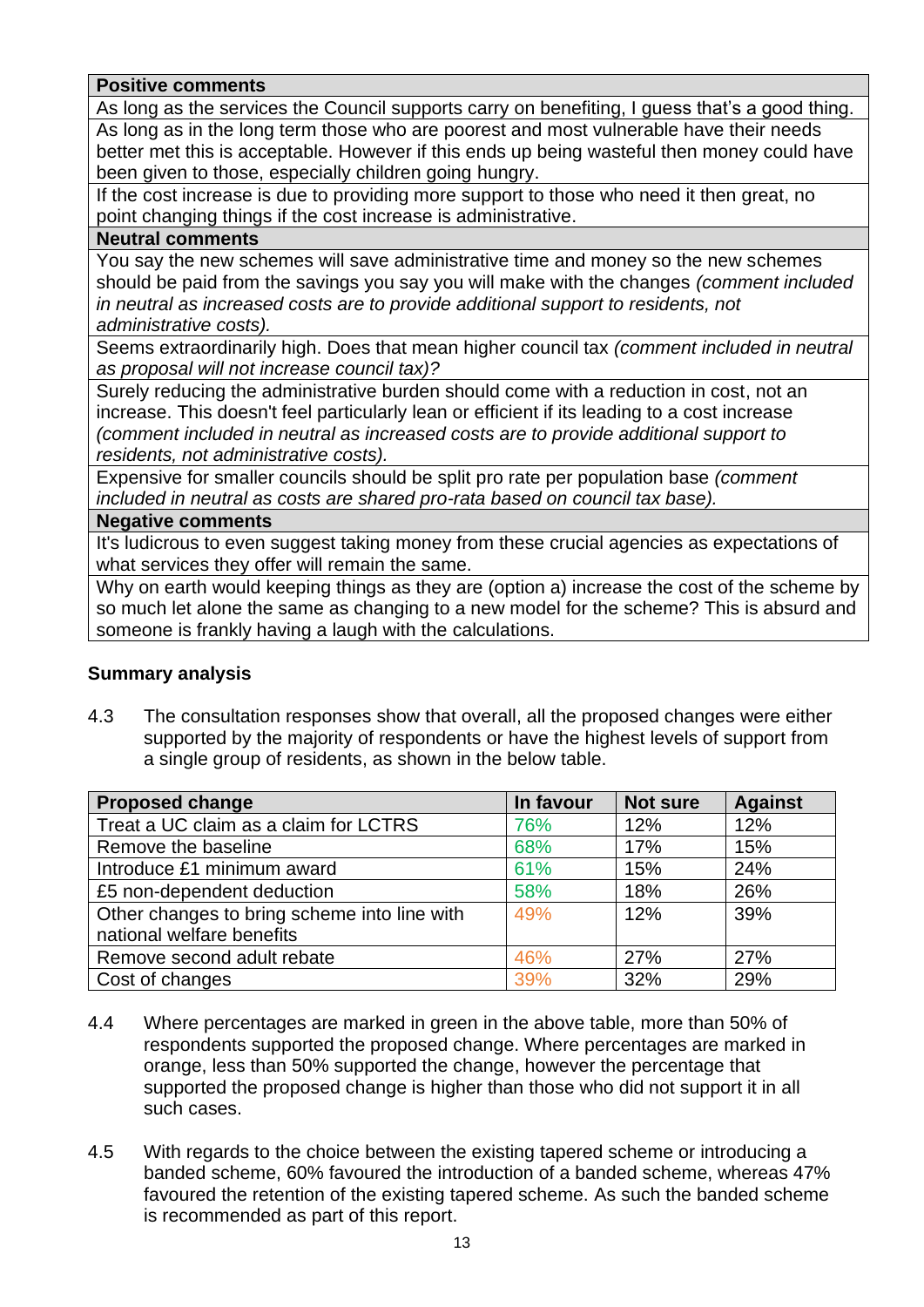# **About the respondents**

4.6 The graphs on the following pages provide an overview of those who responded to the consultation.



**Analysis**: The majority of respondents are council tax support claimants, but a significant number of residents who do not claim also responded. Elected members also responded.



**Analysis**: The majority (63%) of respondents were female.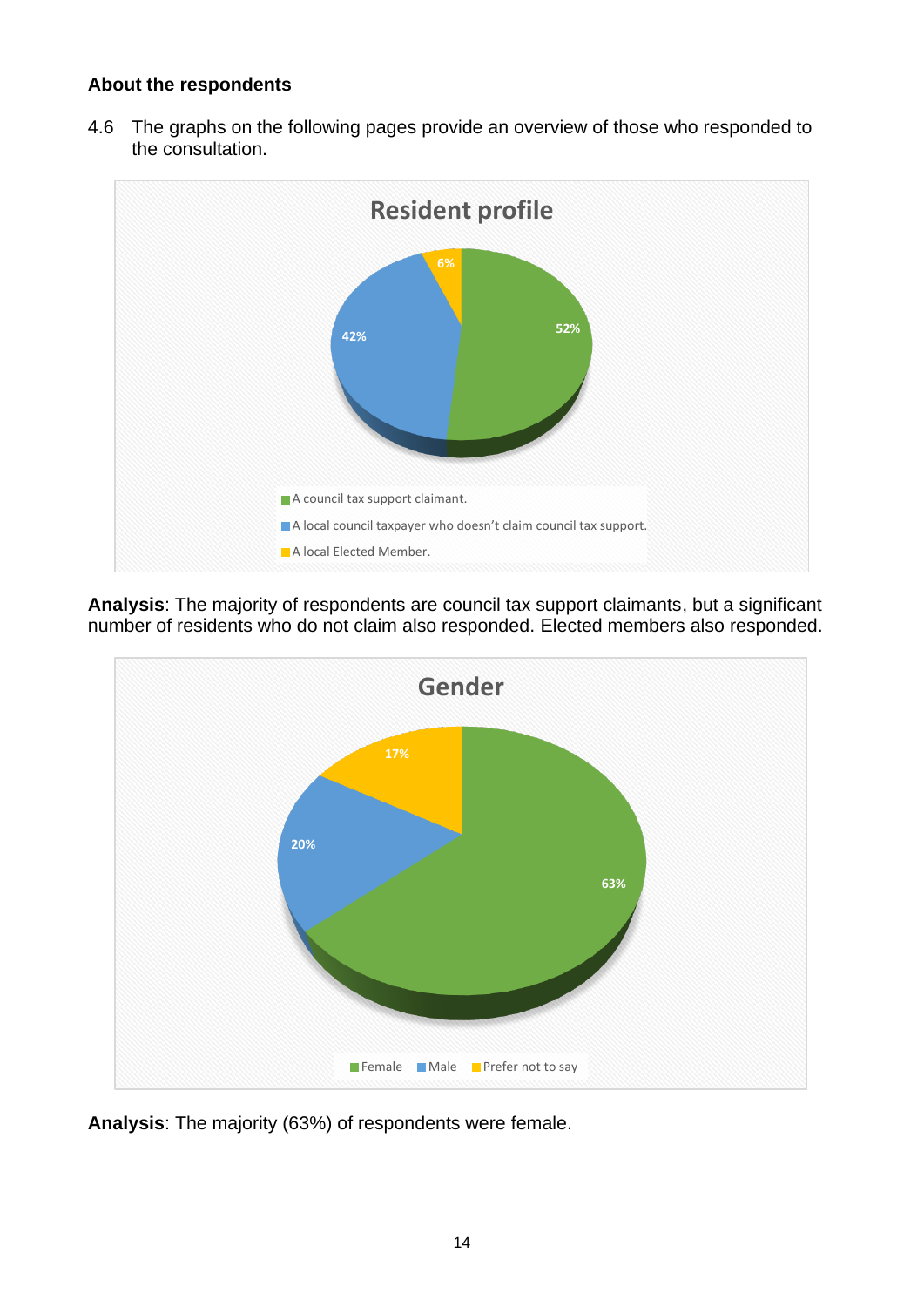

**Analysis**: There were no respondents in the under 16, 16 – 17 or 18 – 24 age categories. The largest response was from those in the 55 – 64 age category.



**Analysis**: The majority of respondents who gave a detailed answer (48%) have a disability or long-term health condition.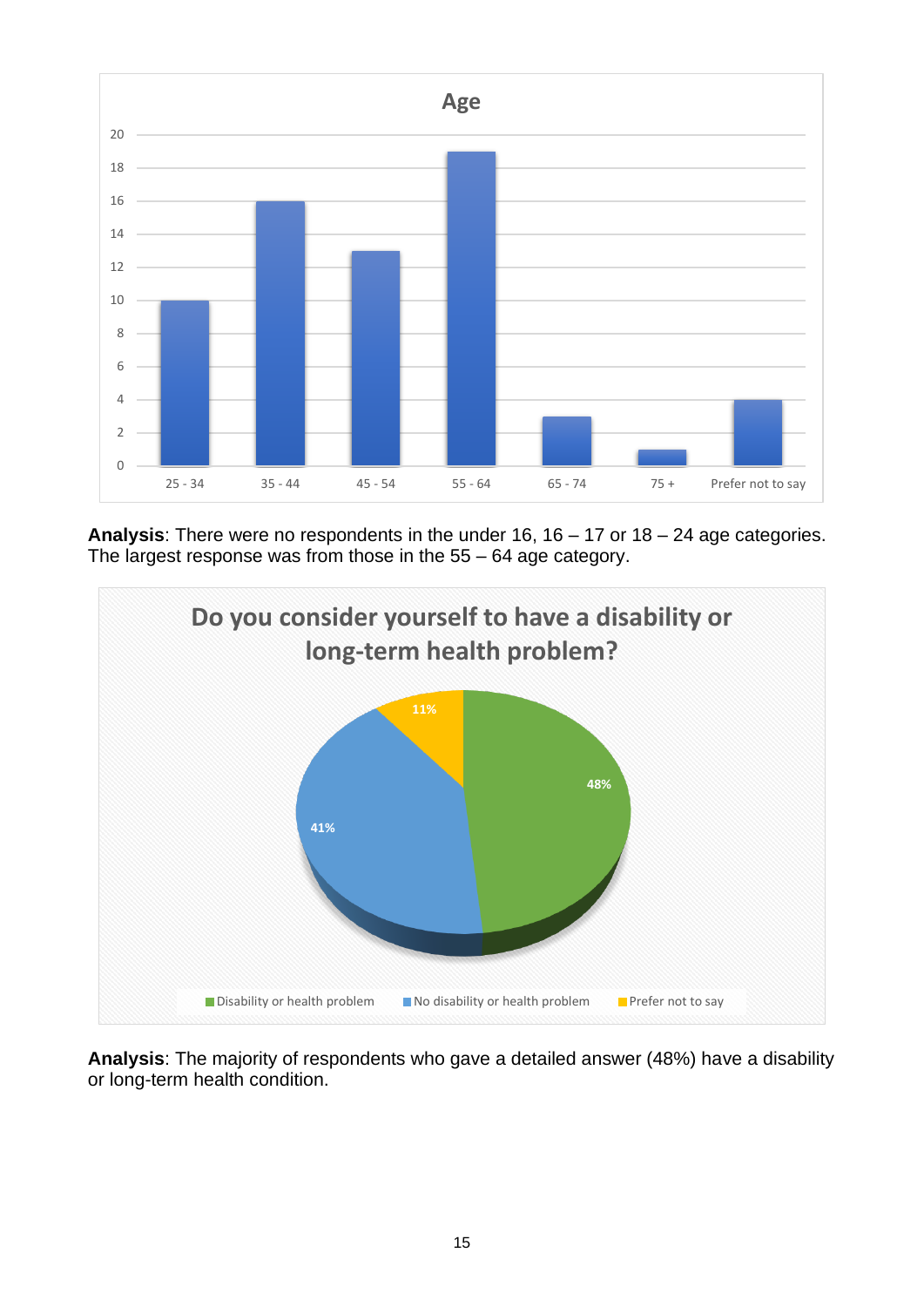

**Analysis**: Respondents with a range of religious backgrounds participated.

![](_page_15_Figure_2.jpeg)

**Analysis**: The majority of respondents were White English, Welsh, Scottish, Northern Irish. Two respondents were Asian British – Indian. Six respondents chose not to disclose their ethnicity.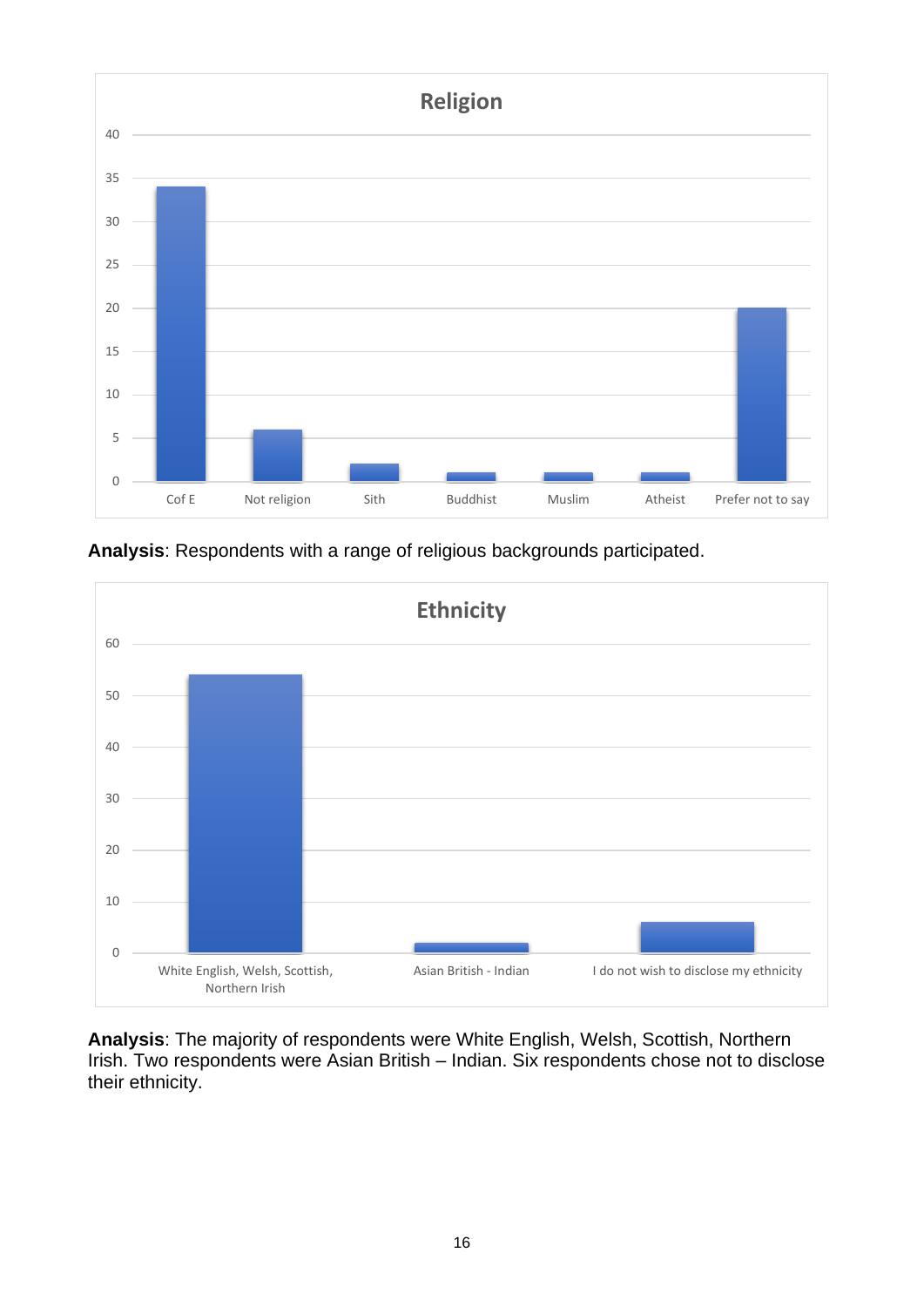![](_page_16_Figure_0.jpeg)

**Analysis**: A range of residents responded, with the largest response from residents who have never been married or in a civil partnership.

# **Next steps**

- 4.7 If committee approves the adoption of the banded scheme and all changes included in the consultation as listed below:
	- The removal of the baseline, so those on the lowest incomes would no longer need to pay 8.5% or 10% towards their Council Tax.
	- The removal of second adult rebate.
	- The introduction of a standard £5 non-dependent deduction.
	- The treating of Universal Credit claims as a claim for council tax support.
	- The introduction of a minimum award.
	- Changes to bring the scheme into line with recent changes to other welfare benefits.

The proposed timeline is as follows:

| <b>Date</b>          | <b>Activity</b>                                                   |
|----------------------|-------------------------------------------------------------------|
| 23 February          | Finance and Management Committee recommends proposed new          |
| 2022                 | Council Tax Reduction Scheme and new regulations to Full Council  |
| <b>11 March 2022</b> | New regulations and parameters set on Council Tax billing system. |
|                      | Regulations to be published no later than 11 March 2022.          |
| <b>April 2022</b>    | New scheme launched and reflected in 2022 - 2023 billing.         |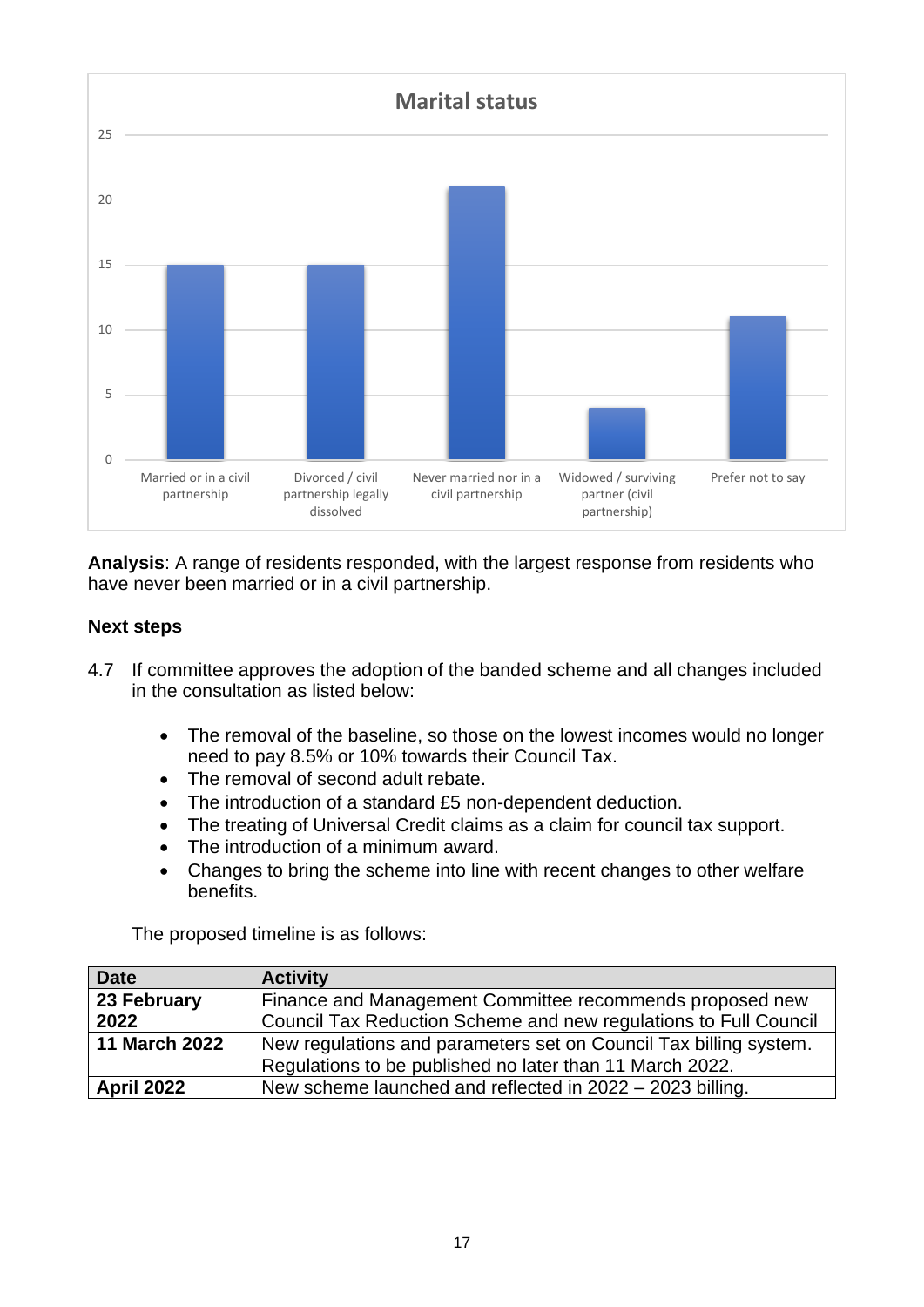# **5.0 Financial Implications**

5.1 The banded scheme and proposed changes are likely to increase the cost of the scheme by approximately £100,000 - £120,000 per annum as shown below:

| <b>Change</b>                     | Increase/        | <b>Notes</b>                 |
|-----------------------------------|------------------|------------------------------|
|                                   | decrease in cost |                              |
| Remove baseline                   | $+£125,000$      |                              |
| Implementation of banding         | $+£5,000$        |                              |
| Standardised non-dependents       | $-E20,000$       | £35k from reductions and     |
|                                   |                  | £14k from increases          |
| <b>Remove Second Adult Rebate</b> | $-E10,000$       |                              |
| Minimum award                     | $-E500$          |                              |
| <b>Sub total</b>                  | £99,500          |                              |
| Proposed hardship fund            | £20,000          | Set aside for any unforeseen |
|                                   |                  | /major impacts on claimants  |

- 5.2 The additional cost (except for the hardship fund) will be borne by all precepting authorities in accordance with their share of the council tax collected by the Council. This is because the schemes mean the Council has to collect less council tax from fewer residents, so the cost of the scheme manifests as income forgone. As such, the £3m cost of the current scheme and any increase in cost of the new scheme, would be borne by all precepting authorities as follows:
	- South Derbyshire District Council (9%)
	- Derbyshire County Council (74%)
	- Police (13%)
	- Fire  $(4%)$
	- Parish councils (nil)
- 5.3 The banded scheme represents approximately a 4% increase to the overall costs of the scheme, which would need to be borne across any growth or change in caseload. It should be noted that the additional cost is not material in proportion to the overall amount of council tax currently collected, i.e. £55 million per year. In addition, due to growth, the Collection Fund carries an annual surplus each year which is distributed amongst the preceptors. In practice, the additional cost will only reduce the surplus that is transferred as a 'bonus' each year to the preceptors. It is considered that the amount involved is immaterial to each of the preceptors.
- 5.4 There will also be additional costs as a result of the banded scheme being implemented. These include:

| <b>Cost</b>       | <b>System</b>                                                                  | <b>Required or optional</b>                                           |
|-------------------|--------------------------------------------------------------------------------|-----------------------------------------------------------------------|
| £10,000 per annum | Banded scheme software costs                                                   | Required                                                              |
| £8,000 per annum  | Online decision form that<br>prevents ineligible cases from<br>being submitted | Optional – would only<br>implement if it would<br>generate equivalent |
|                   |                                                                                | annual savings.                                                       |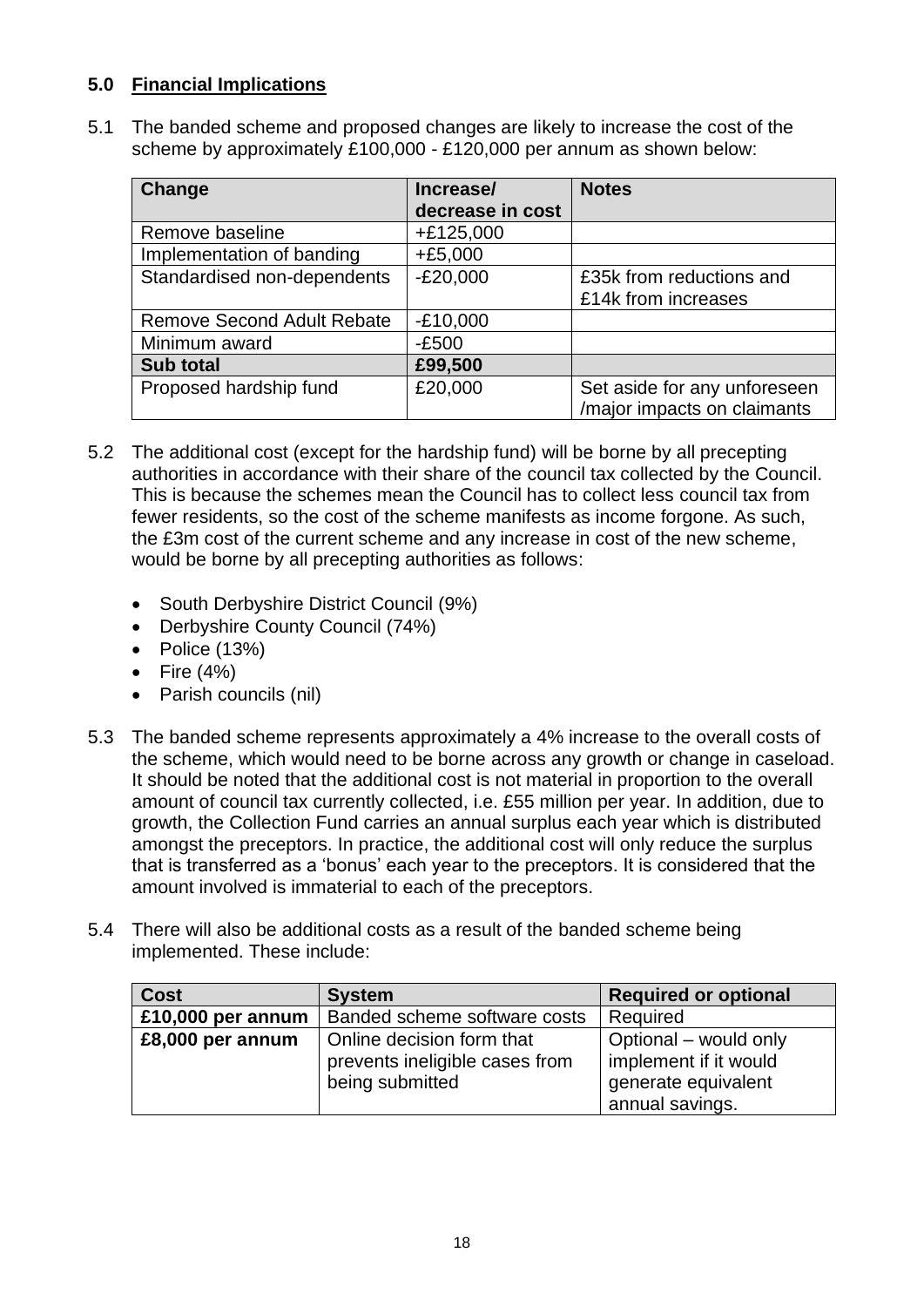- 5.5 Most councils increase their discretionary hardship fund to support the introduction of a banded scheme to provide financial additional assistance to anyone who faces undue hardship whilst the scheme is embedded. It is recommended that an additional £20,000 is transferred to the hardship fund from the Council's Welfare Reform Fund in 2022/2023 to support any residents who may be disproportionately negatively affected by the changes.
- 5.6 The banded scheme will deliver significant service efficiencies and help to generate time and resource savings in the long-term, and these will be mapped and recorded over time.

# **6.0 Corporate Implications**

# **Employment implications**

6.1 There are no employment implications arising from the changes detailed in this report.

# **Legal implications**

6.2 There are no legal implications arising from the changes detailed in this report.

# **Corporate Plan Implications**

- 6.3 The changes will support the Council's Corporate Plan in the following ways:
	- Encourage independent living and keep residents healthy and happy in their homes.
	- Ensure consistency in the way the Council deals with its service users.
	- Support unemployed residents back into work.
	- Provide modern ways of working that support the Council to deliver services to meet changing needs.

# **Risk Impact**

6.4 Appropriate risk assessments will be completed as part of the roll-out of the proposed changes.

# **7.0. Community Implications**

## **Consultation**

7.1 The community has been consulted on the proposals as detailed in this report. The changes will affect some residents negatively and some residents positively, as detailed at Appendix 1. Additional funding will be placed into the Council's hardship fund to support any residents who are disproportionately negatively affected by the changes in 2022/23 and future years as required, subject to ongoing approval by F&M Committee as part of the annual review and approval of the scheme.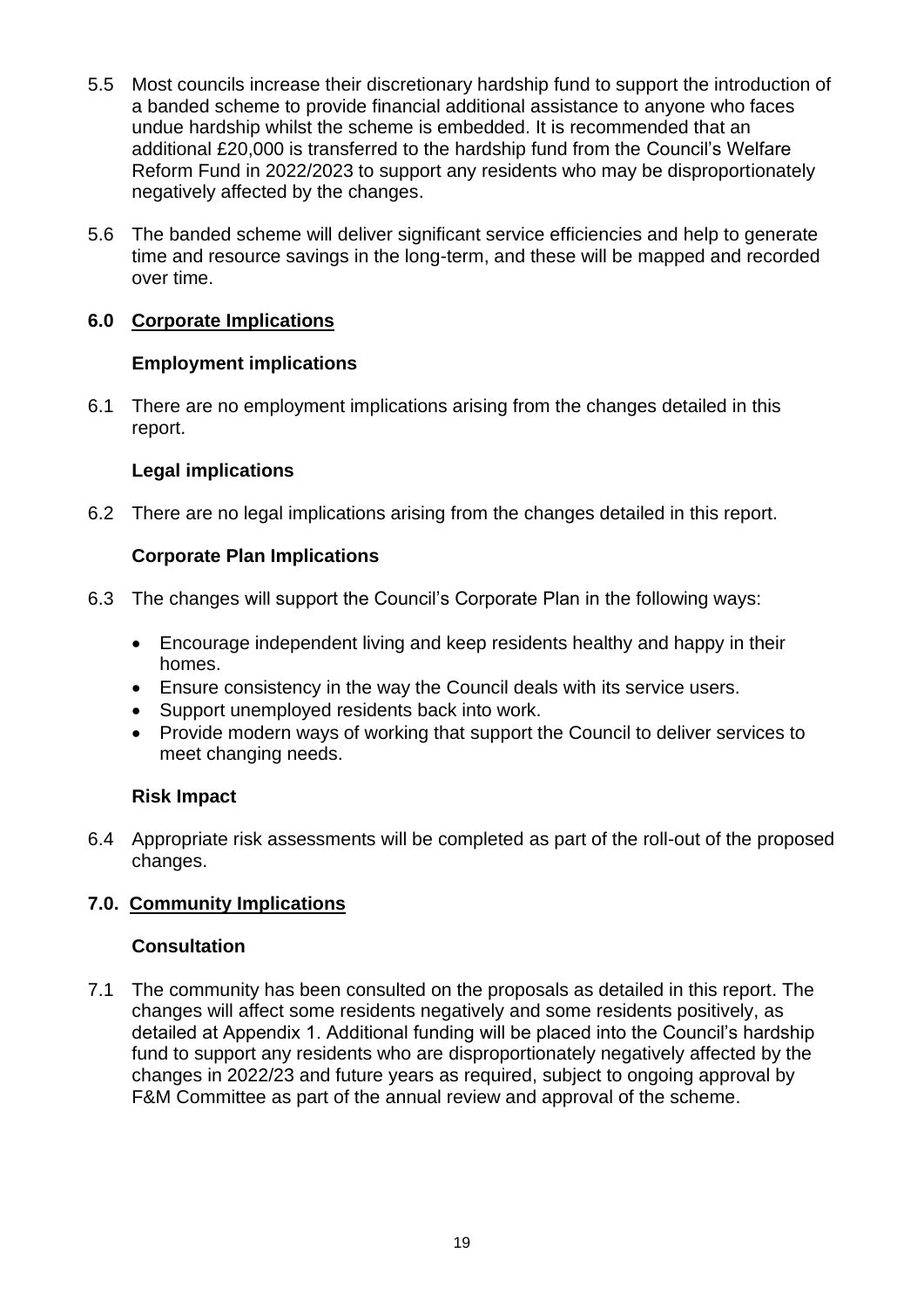# **Equality & Diversity and Social Value Impact**

- 72 An Equality Impact Assessment on the proposed models has been presented to the Equality, Diversity & Inclusion (EDI) Steering Group and is available at [www.southderbyshire.gov.uk/ctrschanges.](http://www.southderbyshire.gov.uk/ctrschanges) It is also included at Appendix 2.
- 7.3 The proposed changes have been assessed against protected characteristic groups, as set out the Equalities Act, detailed below:

| <b>Protected</b>                     | <b>Comment</b>                                                                                                                                                                                                      |
|--------------------------------------|---------------------------------------------------------------------------------------------------------------------------------------------------------------------------------------------------------------------|
| characteristic                       |                                                                                                                                                                                                                     |
| Age                                  | The schemes only apply to working age claimants and not to<br>pensioners or children. The proposed models do not affect or alter<br>the applicable ages.                                                            |
| <b>Sex</b>                           | The scheme/proposed models do not discriminate against people<br>of any particular sex.                                                                                                                             |
| <b>Sexual</b><br>orientation         | The scheme/proposed models do not discriminate against people<br>of any particular sexual orientation.                                                                                                              |
| Gender<br>reassignment               | The scheme/proposed models do not discriminate against people<br>who have undergone gender reassignment.                                                                                                            |
| Race                                 | The scheme/proposed models do not discriminate against people<br>based on their race.                                                                                                                               |
| <b>Gypsy and</b><br>travellers       | The scheme/proposed models do not discriminate against gypsies<br>or travellers, however the scheme provides a reduction on Council<br>Tax payable, so anyone who does not pay Council Tax does not<br>benefit.     |
| <b>Religion or</b><br>belief         | The scheme/proposed models do not discriminate against people<br>based on their religion or belief.                                                                                                                 |
| Marriage and<br>civil<br>partnership | The scheme/proposed models do not discriminate against people<br>based on their marital or civil partnership status. Civil partners are<br>recognised as dependents.                                                |
| <b>Disability</b>                    | Both proposed models disregard incomes awarded for disabilities<br>and vulnerabilities and consider a household's circumstances<br>before determining the excess income amount (for example<br>disabled claimants). |

# **8.0 Conclusions**

8.1 That Finance & Management Committee recommends the banded scheme and all changes included in the consultation to Full Council for approval. This is based on the fact that the banded scheme was the favoured scheme. The consultation also showed majority support for four of the proposed changes, and the largest groups of respondents also supported the remaining changes. It is also based on the findings of the Equality Impact Assessment. The report also concludes that Finance and Management Committee should recommend that £20,000 of the Welfare Reform Fund is set aside in 2022/2023 for hardship cases, and that this provision is reviewed ongoing.

# **9.0 Background Papers**

- Appendix 1 Consultation booklet.
- Appendix 2 Equality impact assessment.